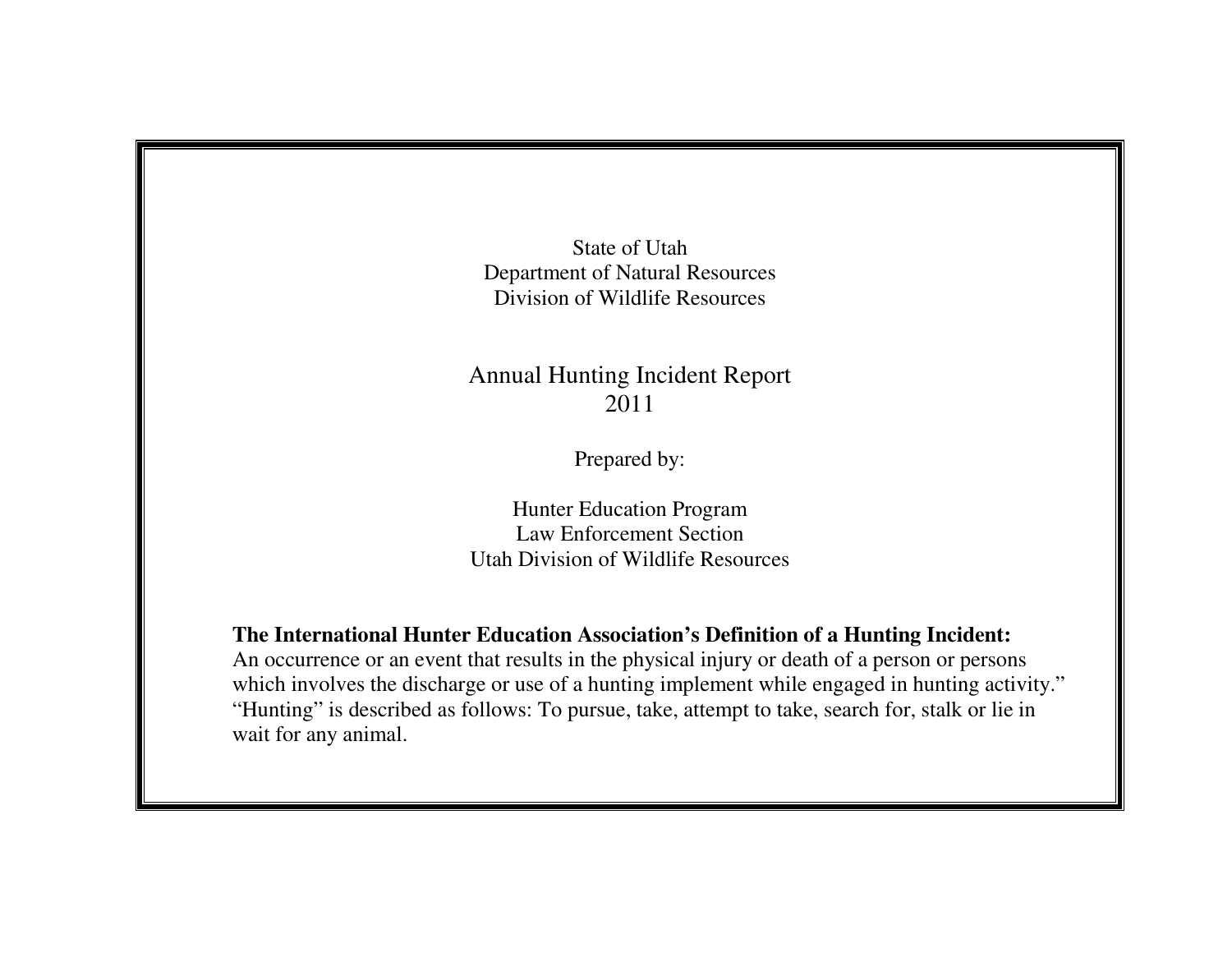| <b>NON-FATAL</b>                                                                                                                                                                                                                                                                                                                                                                                                     |                                           |                               |                        |                                           |                              |  |  |
|----------------------------------------------------------------------------------------------------------------------------------------------------------------------------------------------------------------------------------------------------------------------------------------------------------------------------------------------------------------------------------------------------------------------|-------------------------------------------|-------------------------------|------------------------|-------------------------------------------|------------------------------|--|--|
| VICTIM'S<br>AGE & SEX                                                                                                                                                                                                                                                                                                                                                                                                | <b>HUNTER EDUCATION</b><br><b>TRAINED</b> | <b>FIREARM</b><br><b>USED</b> | SHOOTER'S<br>AGE & SEX | <b>HUNTER EDUCATION</b><br><b>TRAINED</b> | <b>GAME</b><br><b>HUNTED</b> |  |  |
| 57 year-old<br>Yes<br>Self inflicted<br>Elk<br>Handgun<br>Male                                                                                                                                                                                                                                                                                                                                                       |                                           |                               |                        |                                           |                              |  |  |
| Remarks:<br>While hunting elk the victim was preparing to sit down at the edge of clearing to watch for game. As he sat<br>down in the chair his holster hit the arm of the chair and knocked his revolver loose. He tried to catch the gun<br>as it fell, but it hit the ground and discharged. He received burns on his right hand and the bullet traveled<br>through his right thigh striking the femoral artery. |                                           |                               |                        |                                           |                              |  |  |
| <b>Possible Cause:</b><br>Insecure rest(holster), firearm fell/dropped.                                                                                                                                                                                                                                                                                                                                              |                                           |                               |                        |                                           |                              |  |  |
| <b>Location of Incident: Uintah County</b>                                                                                                                                                                                                                                                                                                                                                                           |                                           |                               |                        |                                           |                              |  |  |

| 18 year-old<br>Male                        | <b>Yes</b>                                                              | Rifle | Self inflicted                                                                                                                                                                                                                                                                                                                                   | Pronghorn |  |  |
|--------------------------------------------|-------------------------------------------------------------------------|-------|--------------------------------------------------------------------------------------------------------------------------------------------------------------------------------------------------------------------------------------------------------------------------------------------------------------------------------------------------|-----------|--|--|
| <b>Remarks:</b>                            | bullet traveled down through his leg and foot exiting through his heel. |       | The victim was hunting pronghorn with friends. They spotted a group of pronghorn and the victim borrowed a<br>friends rifle to look at the animals through the rifle scope. The victim was trying to open the action to unload<br>the rifle. When he took the safety off the firearm discharged striking the victim in the right lower calf. The |           |  |  |
| <b>Possible Cause:</b>                     | Unloading firearm, finger on trigger                                    |       | Careless handling of a firearm-failure to control the direction of the muzzle                                                                                                                                                                                                                                                                    |           |  |  |
| <b>Location of Incident: Uintah County</b> |                                                                         |       |                                                                                                                                                                                                                                                                                                                                                  |           |  |  |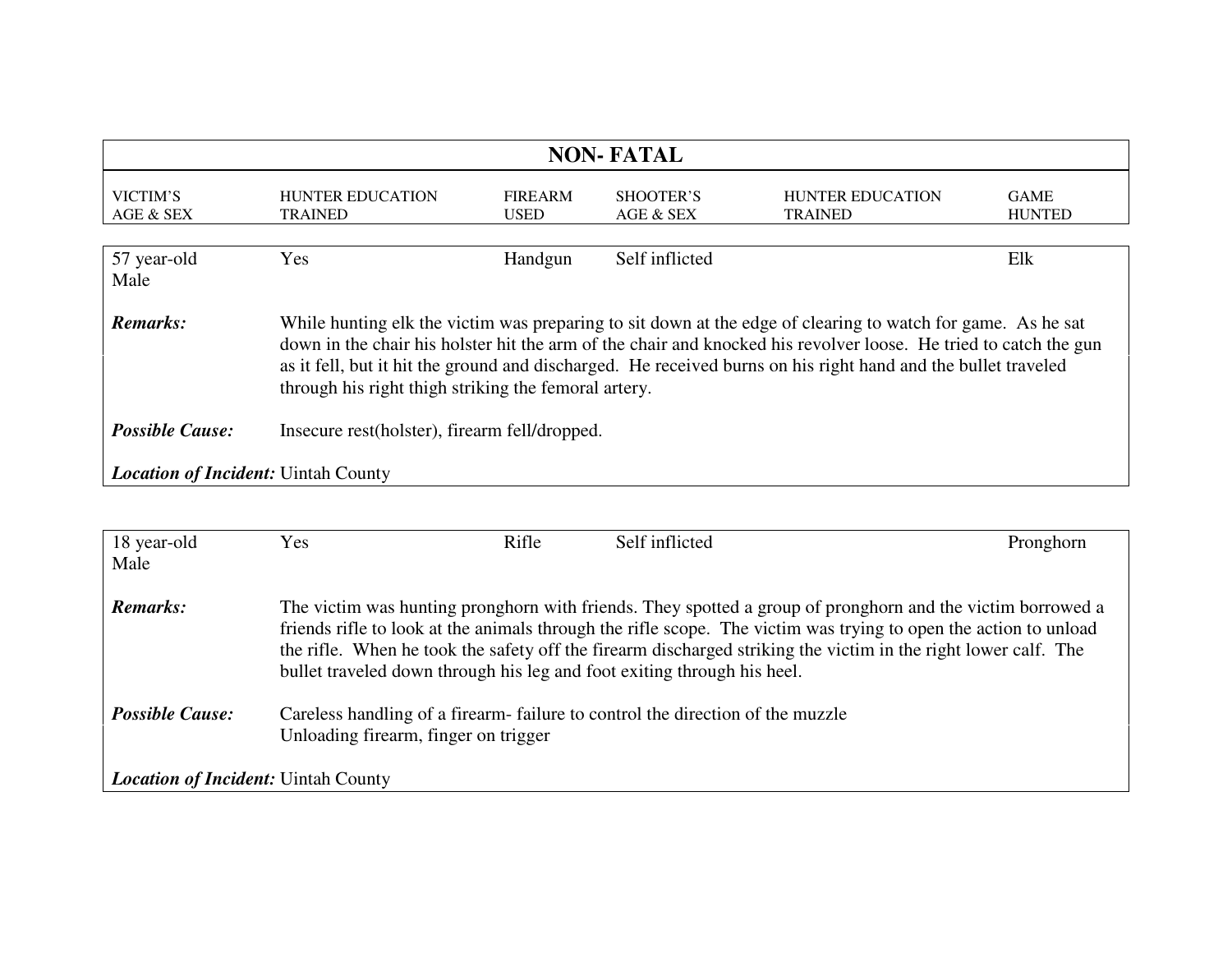| <b>NON-FATAL</b>                                                                                                                                                                                                                                                                                                                                                                                                                                   |                                           |                        |                        |                                           |                              |  |  |
|----------------------------------------------------------------------------------------------------------------------------------------------------------------------------------------------------------------------------------------------------------------------------------------------------------------------------------------------------------------------------------------------------------------------------------------------------|-------------------------------------------|------------------------|------------------------|-------------------------------------------|------------------------------|--|--|
| VICTIM'S<br>AGE & SEX                                                                                                                                                                                                                                                                                                                                                                                                                              | <b>HUNTER EDUCATION</b><br><b>TRAINED</b> | <b>FIREARM</b><br>USED | SHOOTER'S<br>AGE & SEX | <b>HUNTER EDUCATION</b><br><b>TRAINED</b> | <b>GAME</b><br><b>HUNTED</b> |  |  |
| 27 year-old<br>Yes<br>59 year-old<br>Shotgun<br>Unknown<br>Pheasant<br>Male<br>Male                                                                                                                                                                                                                                                                                                                                                                |                                           |                        |                        |                                           |                              |  |  |
| Remarks:<br>The victim was hunting pheasants with five other hunters. When a pheasant flushed the victim was shot by<br>another member of his group from about 40 yards away. The victim was hit by numerous shot pellets on the<br>right side of his face, neck, shoulder, arm and torso. Fortunately, he was wearing glasses and carrying his<br>firearm on his right shoulder which protected his head considerably from the force of the shot. |                                           |                        |                        |                                           |                              |  |  |
| <b>Possible Cause:</b><br>Victim covered by shooter swinging on game.                                                                                                                                                                                                                                                                                                                                                                              |                                           |                        |                        |                                           |                              |  |  |
| <b>Location of Incident: Duchesne County</b>                                                                                                                                                                                                                                                                                                                                                                                                       |                                           |                        |                        |                                           |                              |  |  |

| 9 year-old                                | No                                                                                                                                                                                                                                                                             | Shotgun | 39 year-old | Yes | Grouse |
|-------------------------------------------|--------------------------------------------------------------------------------------------------------------------------------------------------------------------------------------------------------------------------------------------------------------------------------|---------|-------------|-----|--------|
| Male                                      |                                                                                                                                                                                                                                                                                |         | Male        |     |        |
| <b>Remarks:</b>                           | The victim was a non-hunter accompanying a group of grouse hunters. The shooter was swinging on a bird that<br>flew between himself and the rest of the group. The victim was hit with two shot pellets in the left ear and neck<br>from a distance of approximately 70 yards. |         |             |     |        |
| <b>Possible Cause:</b>                    | Victim covered by shooter swinging on game.                                                                                                                                                                                                                                    |         |             |     |        |
| <b>Location of Incident: Cache County</b> |                                                                                                                                                                                                                                                                                |         |             |     |        |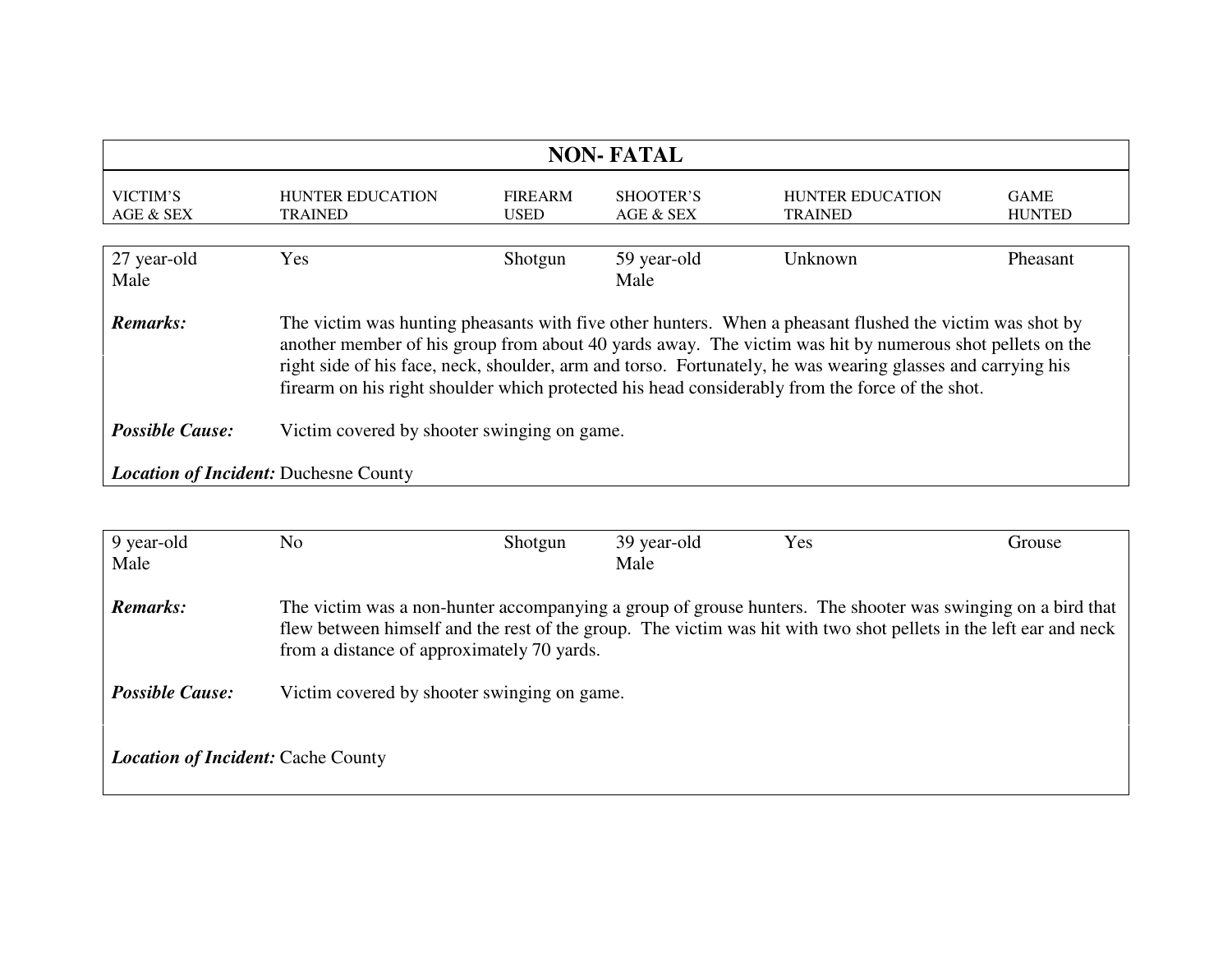| <b>NON-FATAL</b>                                                                                                                                                                               |                                           |                               |                        |                                           |                              |
|------------------------------------------------------------------------------------------------------------------------------------------------------------------------------------------------|-------------------------------------------|-------------------------------|------------------------|-------------------------------------------|------------------------------|
| VICTIM'S<br>AGE & SEX                                                                                                                                                                          | <b>HUNTER EDUCATION</b><br><b>TRAINED</b> | <b>FIREARM</b><br><b>USED</b> | SHOOTER'S<br>AGE & SEX | <b>HUNTER EDUCATION</b><br><b>TRAINED</b> | <b>GAME</b><br><b>HUNTED</b> |
| 16 year-old<br>Male                                                                                                                                                                            | Yes                                       | $.22$ Rifle                   | Self inflicted         |                                           | Rabbits                      |
| <b>Remarks:</b><br>While rabbit hunting the victim was walking along without the safety engaged on his firearm. He stumbled and<br>the firearm discharged striking him in the right lower leg. |                                           |                               |                        |                                           |                              |
| <b>Possible Cause:</b><br>Careless handling of a firearm-failure to control the muzzle.<br>Shooter stumbled and fell.                                                                          |                                           |                               |                        |                                           |                              |
| <b>Location of Incident: Duchesne County</b>                                                                                                                                                   |                                           |                               |                        |                                           |                              |

| 46 year-old<br>Male                           | Yes                                                                                             | Shotgun | Other- $\log$                                                                                                                                                                                                                                                                                                                                                                                                                                                                                                                             | Waterfowl |  |  |
|-----------------------------------------------|-------------------------------------------------------------------------------------------------|---------|-------------------------------------------------------------------------------------------------------------------------------------------------------------------------------------------------------------------------------------------------------------------------------------------------------------------------------------------------------------------------------------------------------------------------------------------------------------------------------------------------------------------------------------------|-----------|--|--|
| <b>Remarks:</b>                               |                                                                                                 |         | The victim was waterfowl hunting with family. After shooting some ducks that morning they were preparing to<br>gather their decoys and use their boat to retrieve one bird with that had dropped a considerable distance out<br>from their location. The victim set his loaded shotgun down in the decoy box on the boat. The victim walked<br>around the boat and out in front of the firearm. The groups hunting dog jumped into the boat on top of the<br>firearm causing it to discharge. The victim was struck with 27 shot pellets. |           |  |  |
| <b>Possible Cause:</b>                        | Careless handling of a firearm-loaded firearm in a vehicle (boat).<br>Trigger caught on object. |         |                                                                                                                                                                                                                                                                                                                                                                                                                                                                                                                                           |           |  |  |
| <b>Location of Incident: Box Elder County</b> |                                                                                                 |         |                                                                                                                                                                                                                                                                                                                                                                                                                                                                                                                                           |           |  |  |